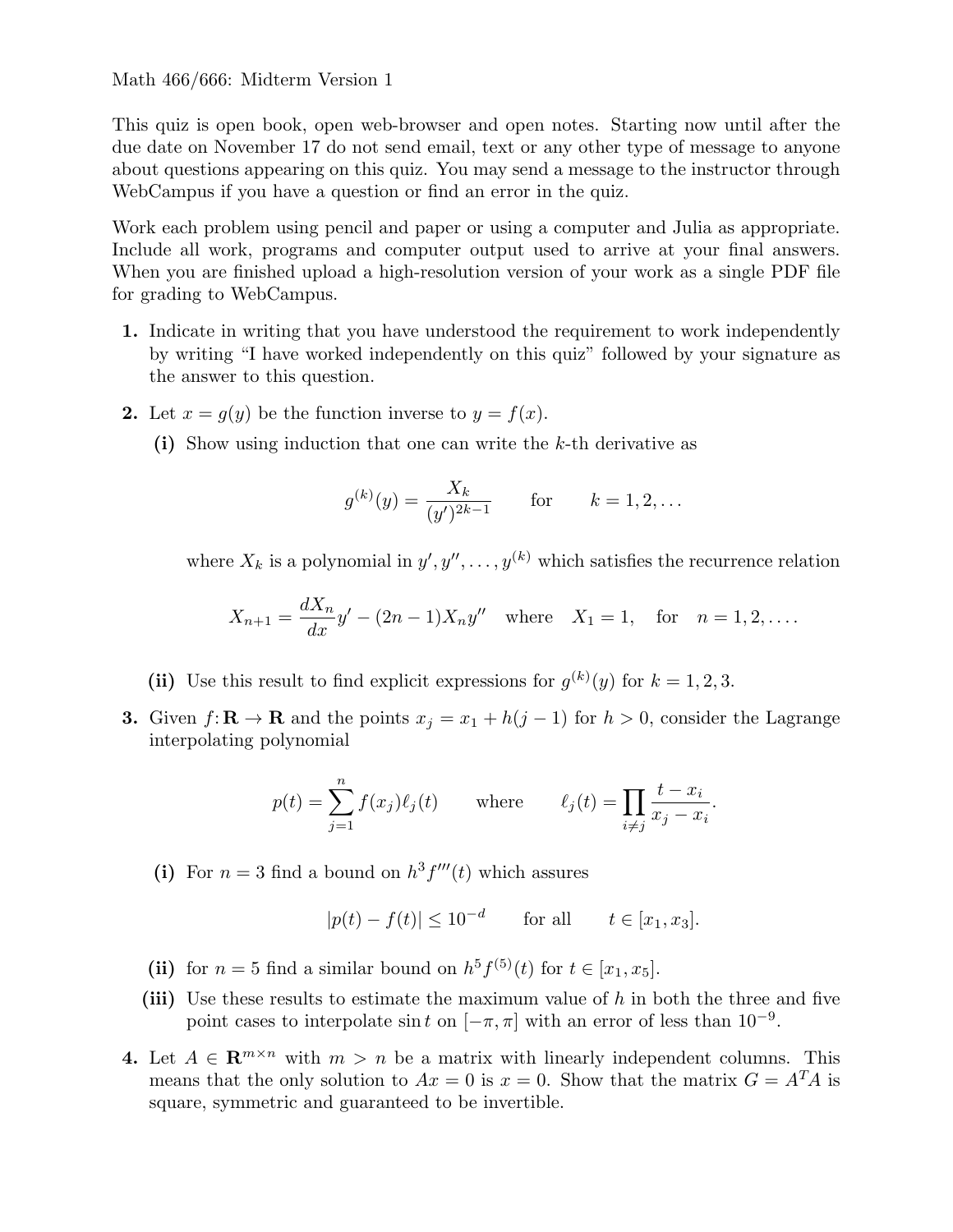Math 466/666: Midterm Version 1

5. A matrix  $A \in \mathbb{R}^{n \times n}$  with entries  $a_{ij}$  is said to strictly diagonally dominant if

$$
|a_{ii}| > \sum_{j \neq i} |a_{ij}| \quad \text{for} \quad i = 1, \dots, n.
$$

Let  $D = \text{Diagonal}(A)$  be the diagonal part of A. Thus, D has  $a_{ii}$  on its diagonal and zeros everywhere else. Define  $B = -D^{-1}(A - D)$ .

- (i) Show  $||B||_{\infty} < 1$  and conclude the Jacobi iteration for solving  $Ax = b$  converges.
- (ii) Is it true A must be invertible? If so explain why, if not provide a counter example.
- **6.** Consider the matrix  $A \in \mathbb{R}^{12 \times 3}$  with entries  $a_{ij}$  chosen randomly (and independently) from the uniform distribution on the interval  $[-1, 1]$ . In Julia this means

$$
A=2*\mathop{\mathsf{rand}}\nolimits(12,3)\,\, -1.
$$

Since the columns of A will, in general, be independent then  $G = A<sup>T</sup>A$  will generally be invertible. The goal for this problem is to experimentally determine the probability that the matrix  $G$  is actually diagonally dominant.

- (i) Write a program that randomly creates a matrix A according to the distribution described above and then checks whether  $G = A<sup>T</sup>A$  is diagonally dominant.
- (ii) Add a loop to the above program to create 100 different random matrices  $G$  and then compute the proportion of how many were diagonally dominant.
- (iii) Repeat the above question using samples of 1000 and if possible 10000 matrices. Comment on whether your results are consistent and their accuracy.
- (iv) [Extra Credit] Repeat the previous steps, except rather than estimating the probably that G is diagonally dominant, instead estimate the probably that the Jacobi iteration for solving  $Gx = b$  converges.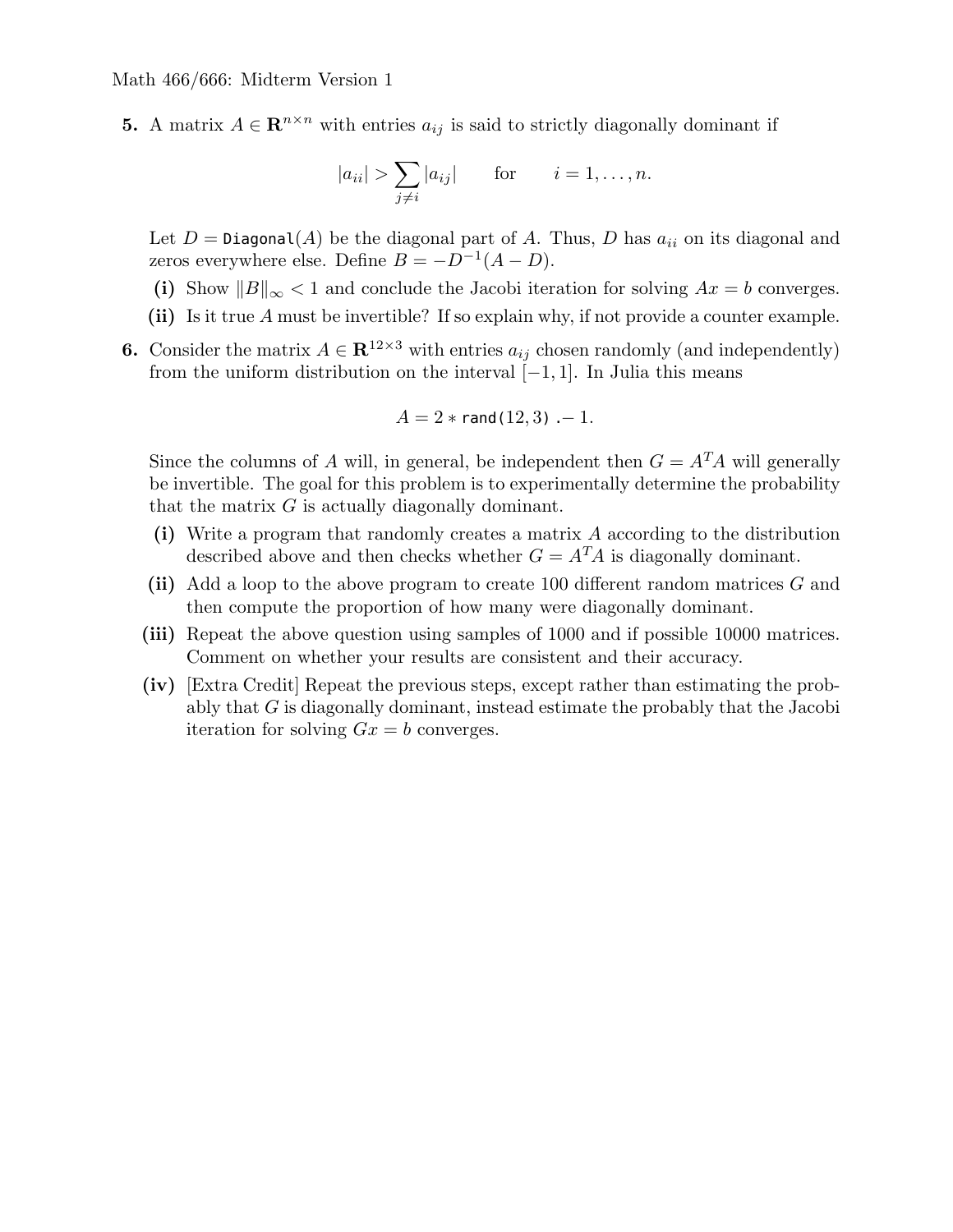I have worked independently on this quiz.  $\boldsymbol{t}$ l, - Jest Student.

#2. Let  $x=g(y)$  be the inverse to  $y=f(x)$ .  $f(x)$   $g'(y) = \frac{dx}{dy} = \frac{1}{\frac{dy}{dx}} = \frac{1}{f'(x)} = \frac{1}{y'}.$  $g''(y) = \frac{d}{dy} \frac{1}{y'} = -\frac{1}{(y')^2} \frac{d}{dy} y'$ =  $\frac{d}{dy'}$ ,  $2\frac{d}{dx}y'$   $\frac{dx}{dy}$  =  $\frac{1}{(y')^3}y''$ In general, it  $g^{(n)}(y) = \frac{X_n}{(y^2)^{2n-1}}$  there  $q^{(n+1)}(y) = \frac{d}{dy} q^{(n)}(y) = \frac{d}{dy} \frac{X_n}{(y')^{2n-1}}$  $\frac{(\frac{d}{dy}x_n)(y')^{2n-1}-x_n\frac{d}{dy}(y')^{2n-1}}{x_n-x_1}$  $\overline{(y')^{4n-2}}$ 

 $\left(\frac{d}{dx}\chi_{n}\right)\frac{dx}{dy}(y')^{2n-1}-\chi_{n}\frac{d}{dx}(y')^{2n-1}\frac{dx}{dy}$  $(y')$  4n-2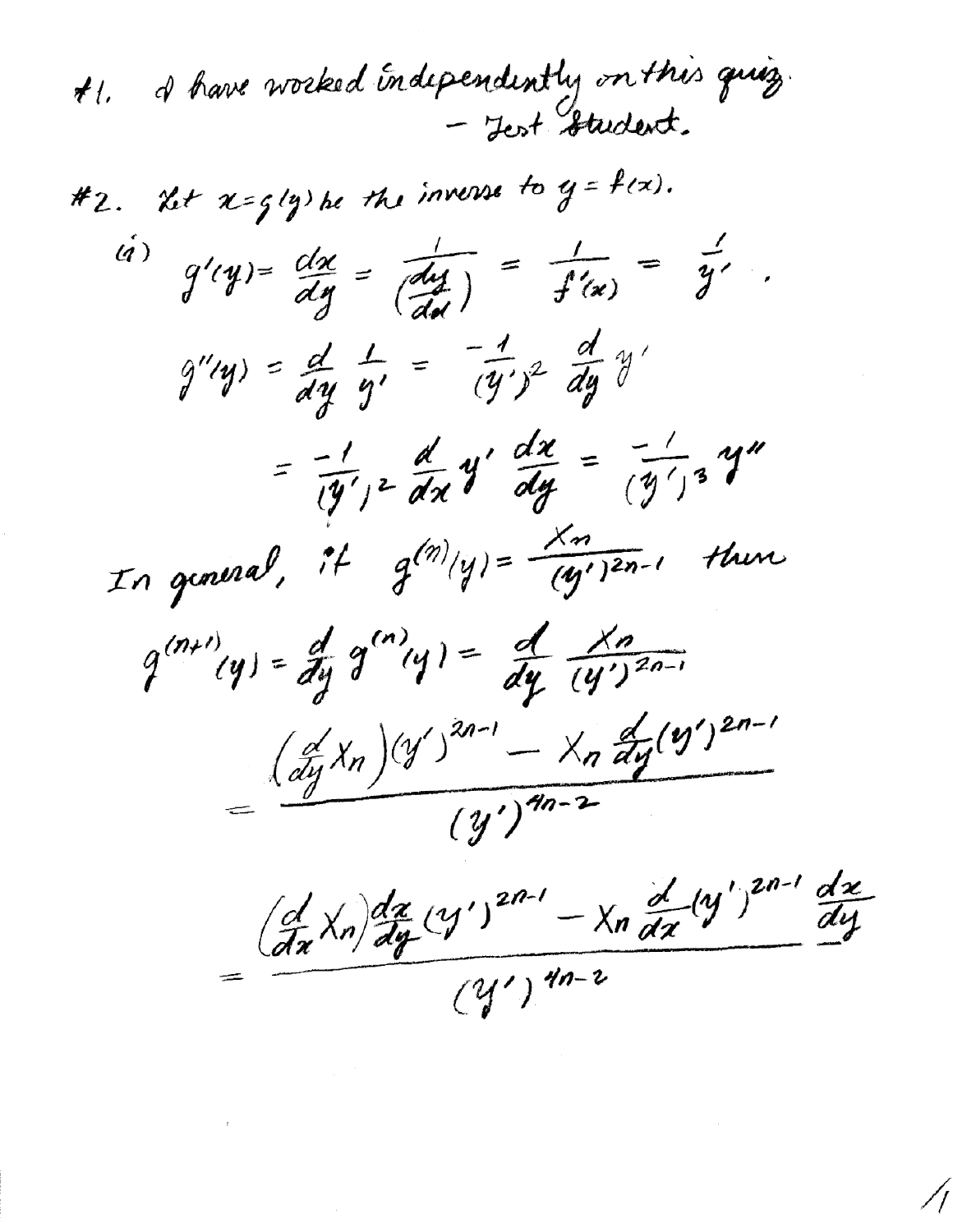$=\frac{\frac{d^{2}x_{p}}{dx}+\frac{1}{y}(y')^{2n-1}-x_{n}(2n-1)(y')^{2n-2}y''+\frac{1}{y'}}{(y')^{\frac{2n}{2}})^{2n}}$ 

 $\frac{d^{Xn}}{dx} - (2n-1)X_n y'' \frac{1}{y'}$ .  $\frac{y'}{y'}$ 

 $\frac{dX_7}{dx}y'-(2n-1)X_n y''}{(y')^{2n+1}} = \frac{X_{n+1}}{(y')^{2n+1}}$ 

Therefore

 $X_{nH} = \frac{dX_n}{dx} y' - (2n-1)X_n y''$ 

and from the fact that  $j'$ ? = = we have

 $\mathbf{I}$ 

 $X_i = I$ .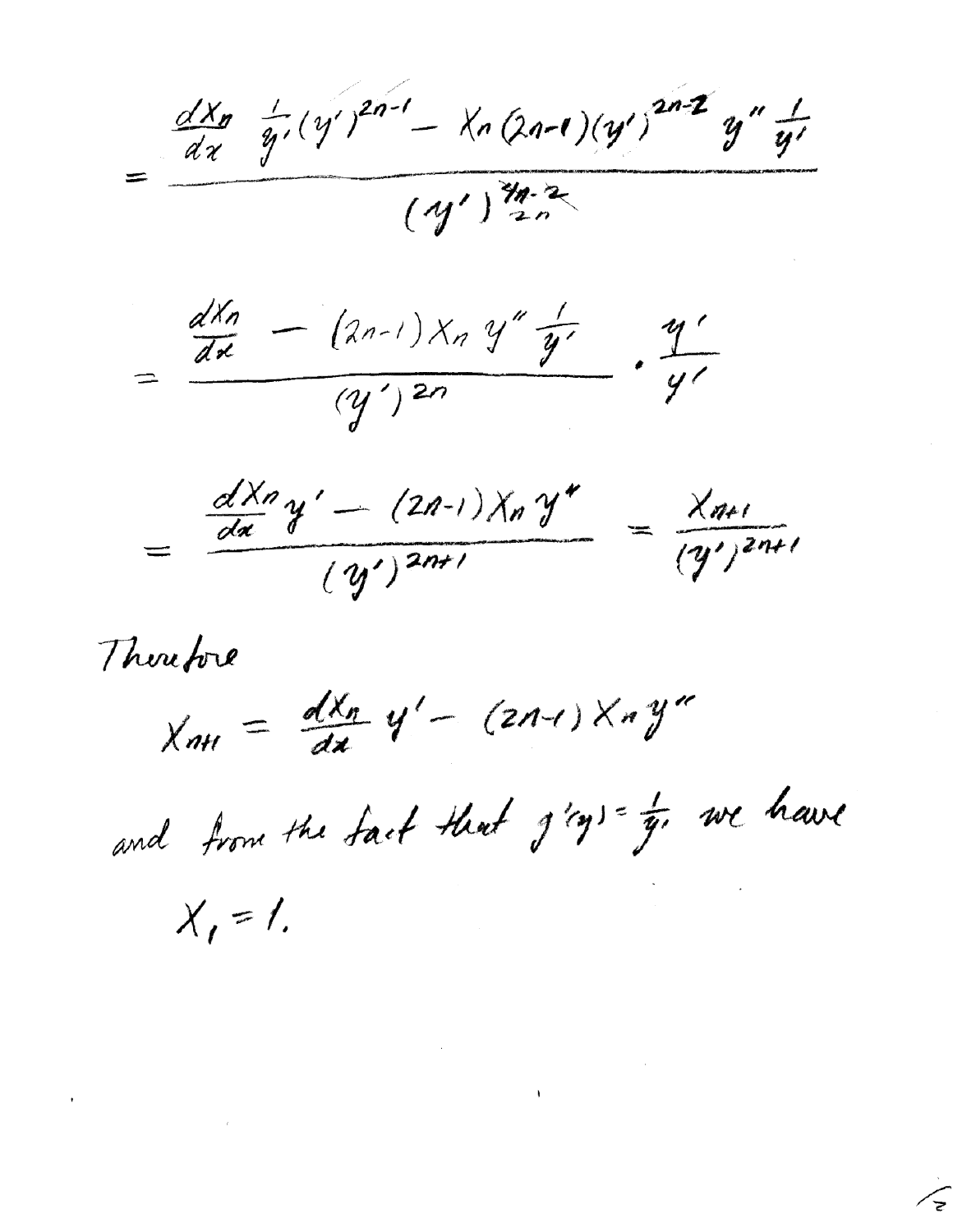#2(1) Use the recurrence to find g'"(y) for k=1,2,3.

Since  $X_i = 1$  then  $k=1$  obtains

 $q'(y) = \frac{x}{(y')^{2(1-1)}} = \frac{1}{y'}$ 

 $x_2 = \frac{dX_1}{dx}y' - X_1y'' = -y''$  $N \delta V$ 50

consequently  $g''(y) = \frac{x^2}{(y')^2}$  =  $\frac{-y''}{(y')^3}$ .

Finally<br>X3=  $\frac{dX_2}{dx}$  y' - (2.2-1) X2 y"  $=\left[\frac{d}{dx}(-y'')\right]y' - 3(-y'')y''$  $= -y^{xy}y' + 3(y'')^2$  $g'''(x) = \frac{X_3}{(y')^{23}} = \frac{-y'''y'+3(y'')^2}{(y')^5}$ Therefore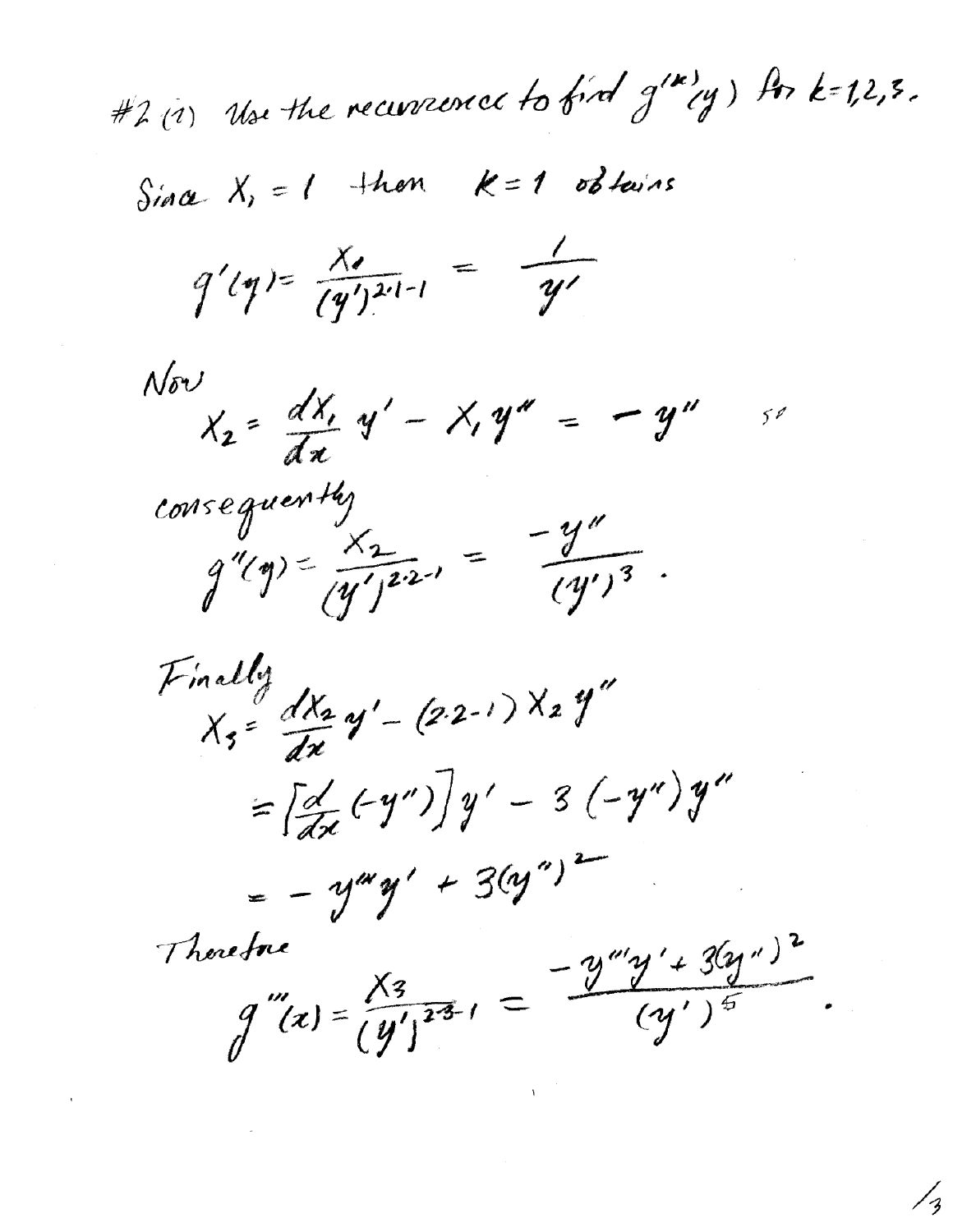#3, Hrvn f: R -> R and the points x = x + h (y-1)<br>for th >0, consider tree stagrange interpolating p(t)=  $\sum_{j=1}^{\infty} f(x_j) k_j(t)$  where  $k_j(t) = \frac{1}{\sqrt{2}} \frac{t - x_i}{x_j - x_i}$ <br>(i) For  $n = 3$  find a bound on  $h^3 f''(t)$  which assures  $1$ p(t)-f(t)(<10<sup>-d</sup> An all  $te[z_1,x_3].$ By the Sherine on Interpolating Polynomials  $|f(t)-f(t)| = \int \frac{(t-x)(t-x_0)(t-x_0)}{3!}f''(\xi)$ for some  $\xi$  between  $min(t,x_i)$  and max $(t,x_s)$ . Since  $t \in [x_1, x_5]$ , then we may assume  $\xi \in [x_1, x_5]$ , By definition  $x_j = x_j + h(j-1)$ . There fore  $|t-x_{1}| \leq |x_{3}-x_{1}| = 2\hbar$  for  $i=1,2,3$ . It follows that  $|p(t)-f(t)| \leq \frac{8h^3}{6} |f'''(s)| = \frac{2}{3}h^3|f''(s)|.$ Consequently, taking  $h^{3}/f'''(\xi)/\leq \frac{3}{7} \times 10^{-d}$ ensures that  $|p(t) - f(t)| \leq 10^{-d}$  for all  $t \in [x_0, x_3]$ .

74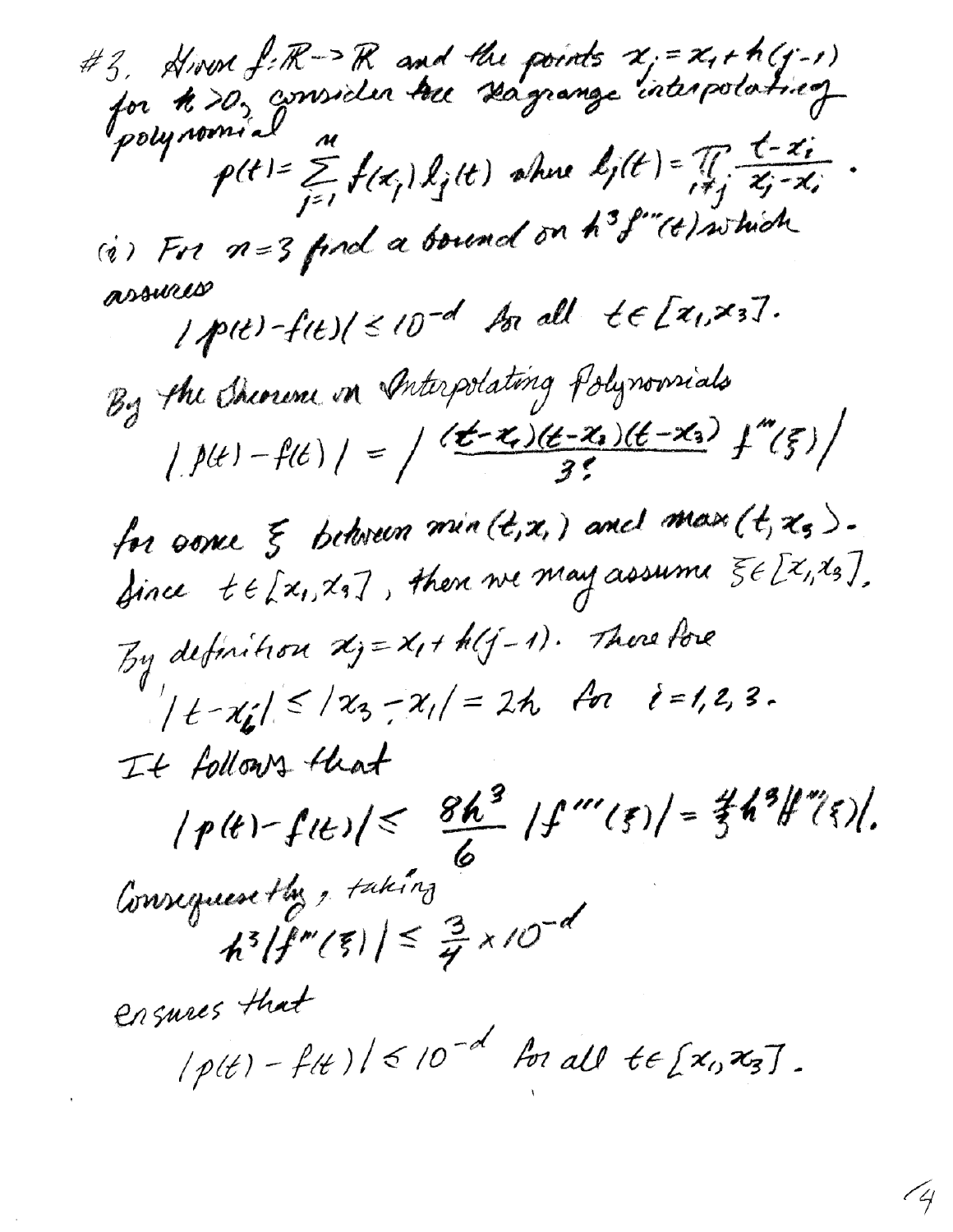#3, iii) For n=5 find a timilar bound on hif<sup>(2)</sup>lt) for  $te[x_{1},x_{5}]$ . Everythiag is the same, except x=5. Thus  $|p(t)-f(t)| = \left|\frac{\pi}{1-\pi} \frac{(t-x_i)}{56}\right| f^{(5)}(\epsilon)$ and  $|t-x_i| \le |x_{s-1}| = 4h$  for  $i=1...5$ . It follows that<br>Iplei-fitile  $45h^{5}/f^{(6)}(5)=\frac{128}{75}f^{(6)}(5).$ Consequently, taking  $45/f^{15}(\xi)\approx \frac{15}{128} \times 10^{-d}$ 

ensures that  $|p(t) - f(t)| \le 10^{-d}$  friall te [x1, x5]. (iv) Use there results to estimate the maximum to interpretate surt on [1,7] with an error of less than  $10^{-9}$ .

17

Yet flt) = sixt.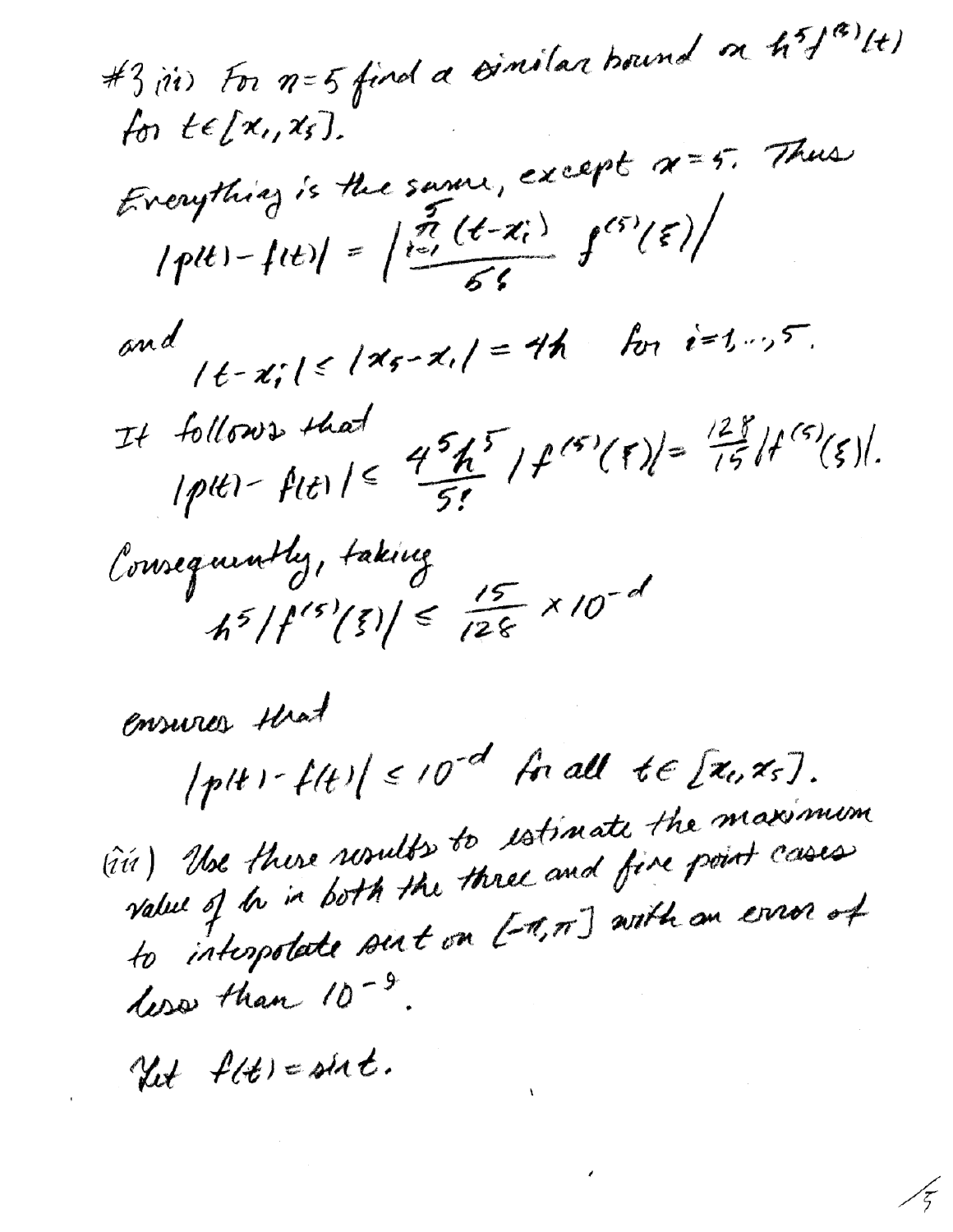Since the bound on  $f^{(3)}(t)$  and  $f^{(5)}(t)$  is 1 for n=3 we need that  $h^3 \leq \frac{3}{4}$  10<sup>-9</sup>

or that<br> $h \le \sqrt[3]{\frac{5}{4}10^{-9}} = 0.000908560296$ 

For n=5 we need that

$$
h^5 \leq \frac{15}{128} \times 10^{-9}
$$

or that

 $h \leq \sqrt[5]{\frac{15}{128} \times 10^{-9}} = 0.01032229479$ 

 $\mathcal{A}$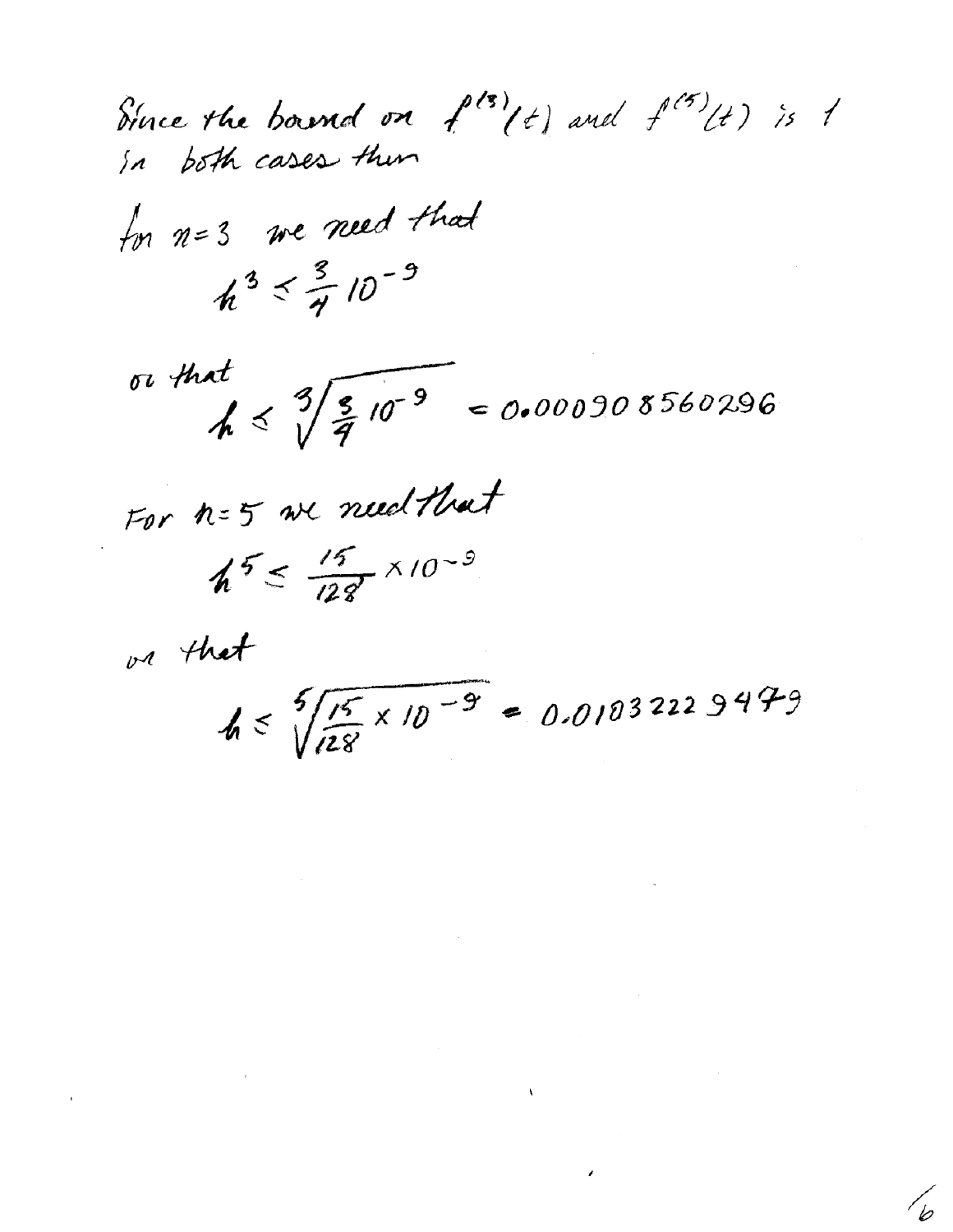#4 Ict A E R mx n with m>n be a matrix worth the only solution to Ax= O is x=0. Show that the matin G=ATA is square, synumetric and guaranteed to be invertible.

Square:  $G = A^T A$ nxpr plxn  $\eta \times \eta$ 

 $60$   $66$   $R^{n \times n}$ .

Symmetric:  $G^{\dagger} = (A^{\dagger}A)^{\dagger} = A^{\dagger}A^{\dagger\dagger} = A^{\dagger}A = G$ 

Theatone à in supporterie.

Irvertible: Since a square matrix with linearly independent columns must be invertible, has linearly independent columns. Equivalently, we must show that  $Gx = o$ implies that x=0.

Suppose  $Gx = 0$ . Then  $A^{T}Ax = 0$ . and so xTATAZ=0, which means HAxII20. Thus Ax=0 and gince A has linearly independent

 $\mathcal{L}_{\mathcal{F}}$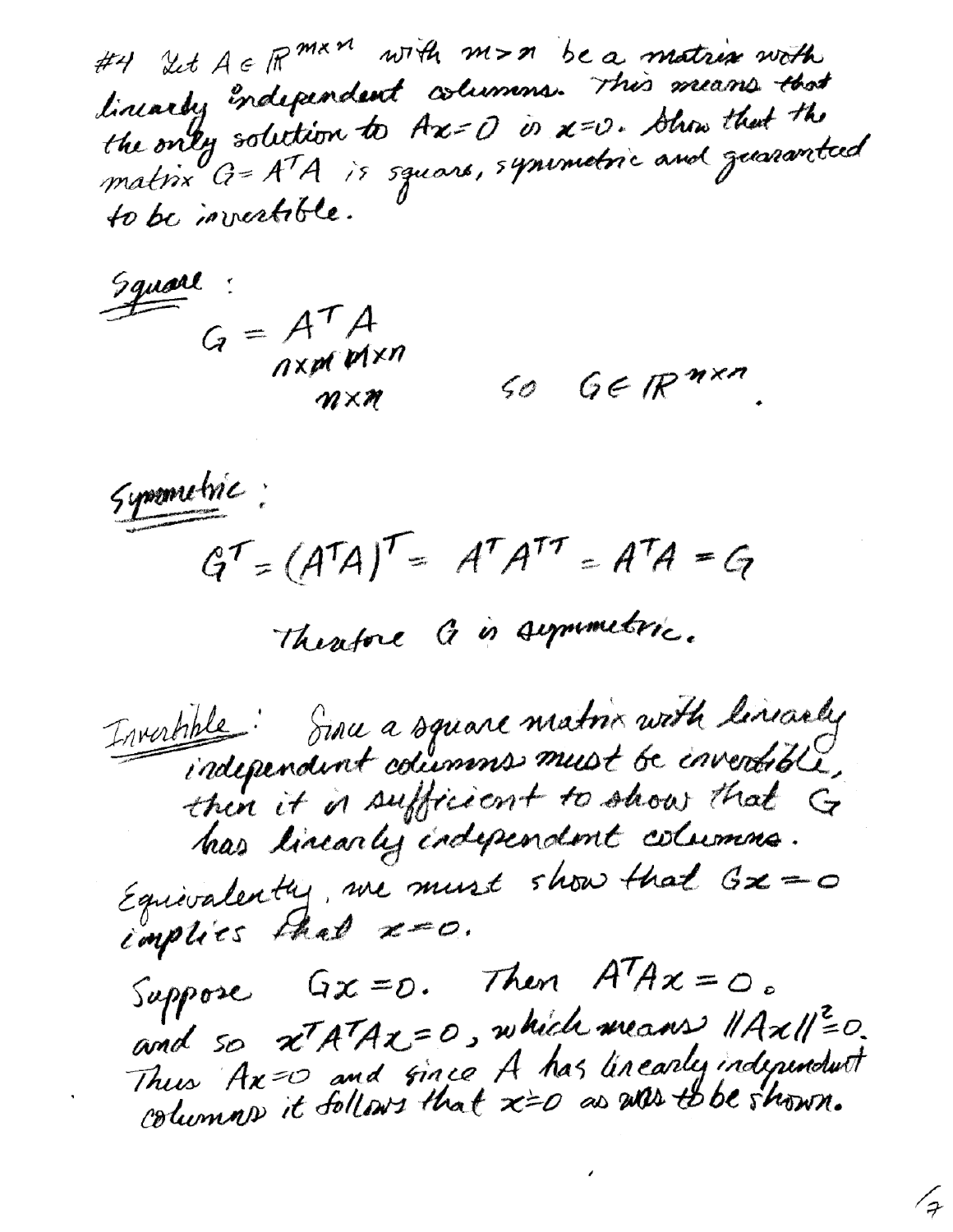#5. A matrix AE  $R^{m \times m}$  with entires aij is said to be  $|a_{ii}| > \sum_{j \neq i} |a_{ij}|$  fre i=1,..., m. Yet D be the diagonal part of A. Thus, D has Define  $B=-D^{-1}(A-D)$ . (1) Show that IIB II no I and conclude the gacation 118 11 no = max  $\sum_{j=1}^{n} |\mathcal{B}_{kj}| : k = 1, ..., n$  $B_{kj} = -[D^{-1}(A-D)]_{kj}$  $= - \sum_{i=1}^{m} D_{\kappa}^{1} (A-D)_{\ell}$ Since  $D^{-1} = \begin{pmatrix} \frac{1}{a_{11}} & & & \ & \frac{1}{a_{22}} & & \ & & \frac{1}{a_{23}} & \ & & & \frac{1}{a_{24}} \end{pmatrix}$  is also a dis gonal matrix, then the only tisems which  $B_{kj} = -D'_{kk}(A-D)_{kj} = \frac{1}{a_{kk}}(A-D)_{kj}$ 

 $\frac{1}{6}$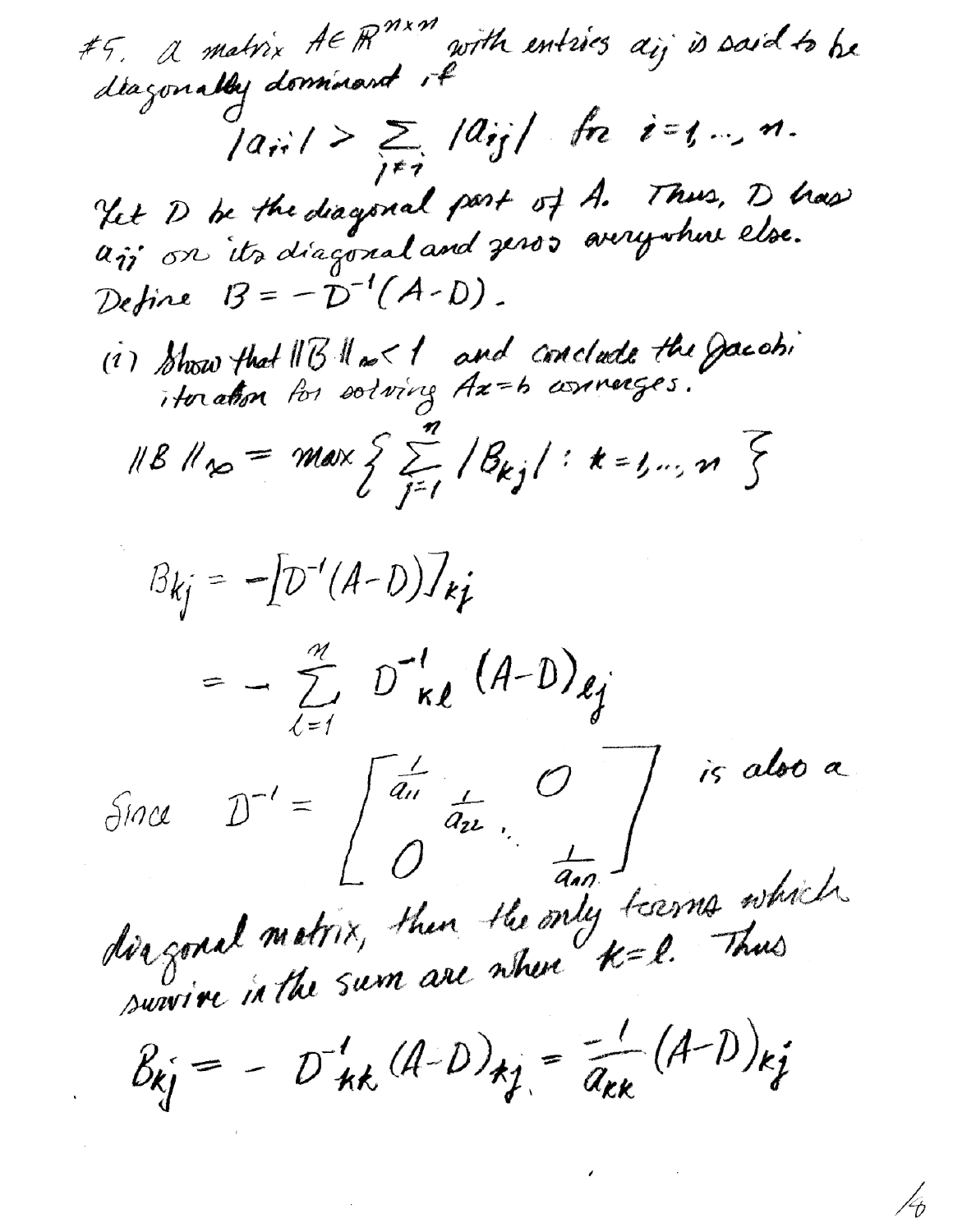$A-D=\begin{bmatrix} 0 & a_{12} & a_{14} \\ a_{21} & 0 & a_{22} \\ \vdots & \vdots & \vdots \\ a_{n1}, & a_{n1} & 0 \end{bmatrix}$ N on I is the same a A except with zeros on the diagonal, their  $\sum_{j=1}^{n}|\beta_{kj}|=\sum_{j\neq k}|\widehat{a}_{kk}|^{|\mathcal{U}_{kj}|}=\frac{1}{|a_{kk}|}\sum_{j\neq k}|\widehat{a}_{kj}|$ Since the definition of diagonally dominant implies  $|a_{\mu\nu}|>\sum_{j\neq k}|a_{kj}|$  for  $k=l,\cdots,M$ that  $\sum_{i=1}^{m}|\beta_{kj}|<1$  for every  $k=1,..,n$ . Taking the maximum over n such terms yields  $||B||_{\alpha} = m\alpha \sqrt{\sum_{j=1}^{m} |B_{kj}|} : k=1, \forall j \leq 1$ <br>and therefore the Jacobi method converges.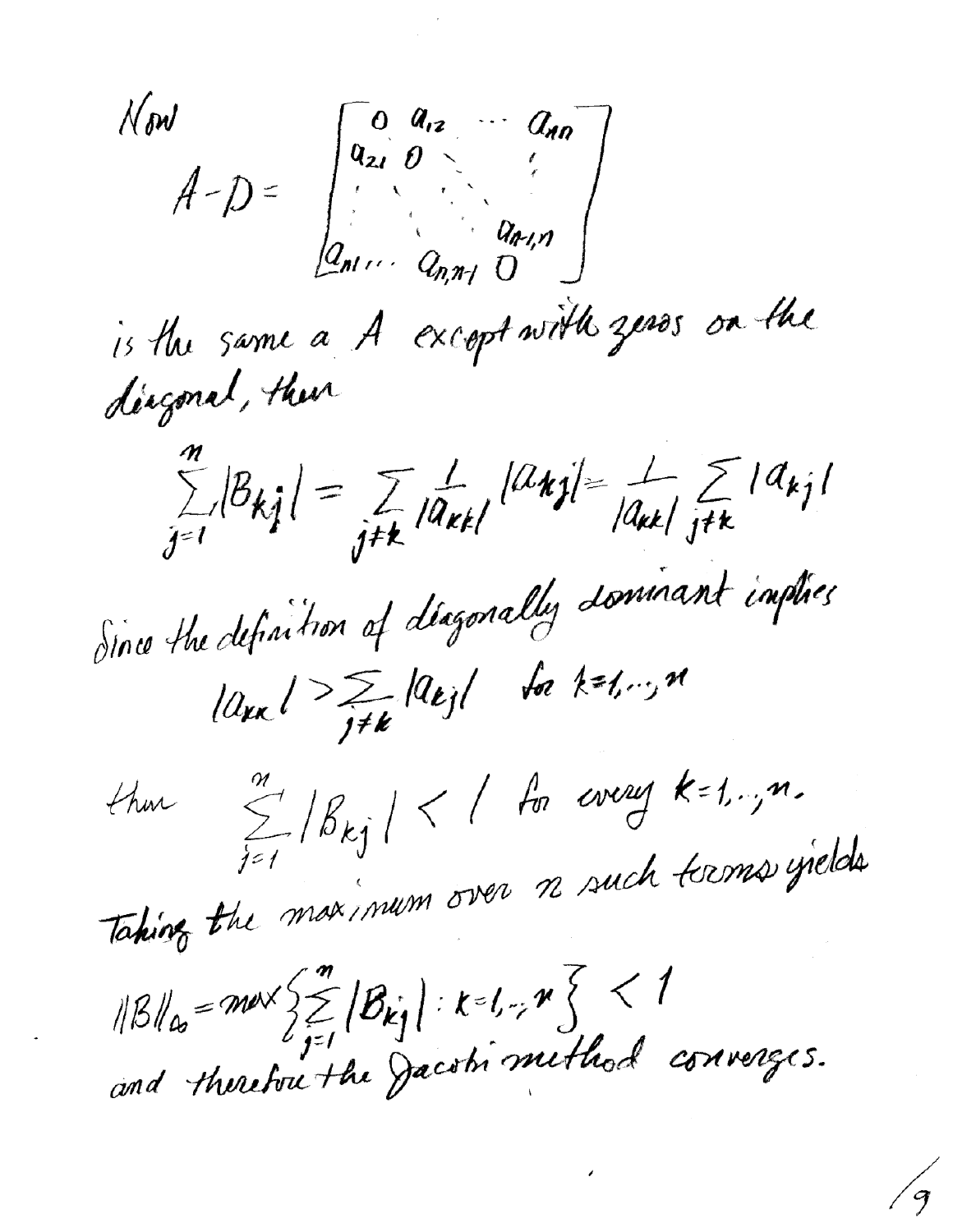#5(ii) Is it true A must be invertible? It so oxplain

To see that A is invertible we need to show<br>That Ax=b has a solution for every bERM<br>and that this solution in unique.

Cristence of solution: The inistence of xERM. follows immediately from the fact that the Jacobi

Mnigueness of solution: Suppose there avere two Solutions x and y such that<br> $A z = b$  and  $A y = b$ Then  $A(x-y)=0$ . Define  $z=x-y$ . We<br>claim that  $Az=0$  implies that  $z=0$ . Suppose  $z \neq 0$  and let to be choosen so that  $|Z_i| \leq |Z_k|$  for every  $i=1,2, n$ .

Thus

 $|z_{\kappa}| = ||z||_{\infty} = max \{ |z_i| : i = 1, ..., n \}$ 

 $\sqrt{\rho}$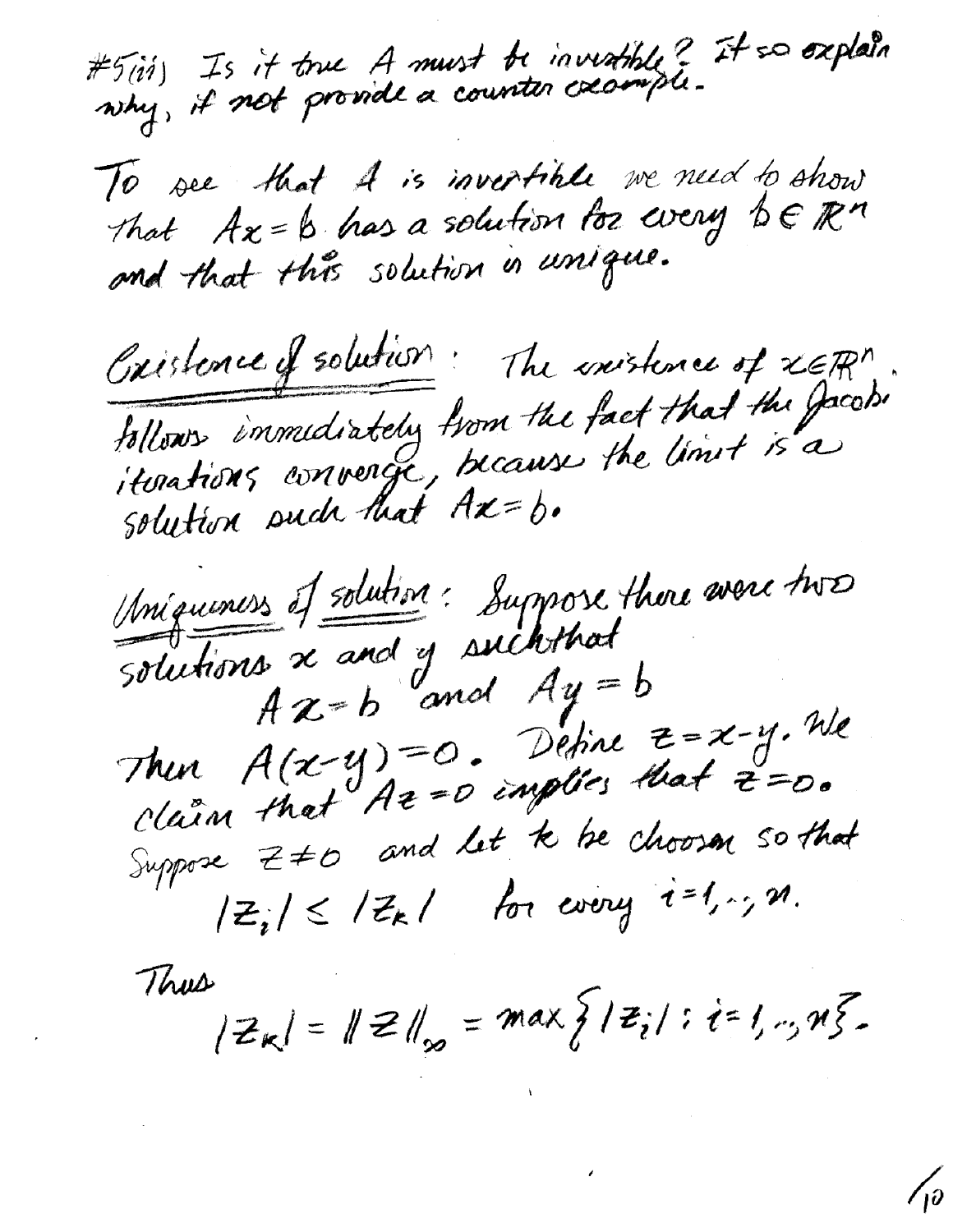Then

 $(A_{\overline{z}})_k = \sum_{j=1}^{\infty} a_{kj} z_j$ 

=  $a_{kk} z_k + \sum_{j \neq k} a_{kj} z_j$ 

implies

 $|(A_{z})_{k}| \geq |a_{k}||z_{k}| - \sum_{j \neq k} |a_{kj}||z_{j}|$  $\ge |a_{kk}|/z_{k}| - |z_{k}| \sum_{j \neq k} |a_{kj}|$ =  $|z_{k}| \bigg( |a_{kk}| - \sum_{j \neq k} |a_{kj}| \bigg) > 0$ .

Therefore  $A z \neq 0$ . This contradicts the be that  $z=0$ . This means  $x=y$  and thus the solutions are unique.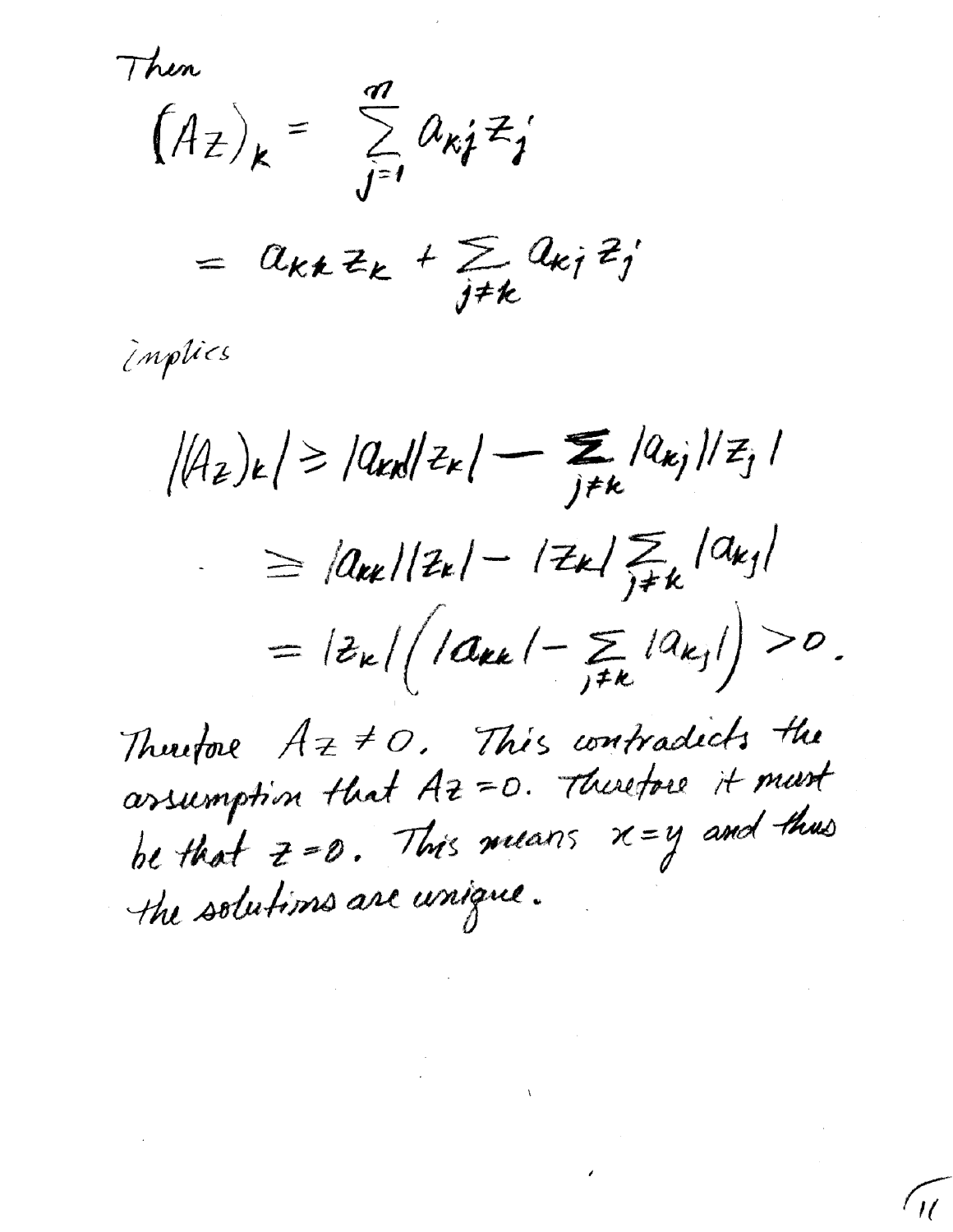# Question6

December 1, 2020

#### **Midterm Problem 6**

Consider the matrix  $A \in \mathbb{R}^{12 \times 3}$  with entries  $a_{ij}$  chosen randomly and independently from the uniform distribution on the interval  $[-1, 1]$ . Since the columns of A will, in general, be independent then  $G = A<sup>T</sup>A$  will generally be invertible. The goal for this problem is to experimentally determine the probability that the matrix  $G$  is actually diagonally dominant.

(i) Write a program that randomly creates a matrix A according to the distribution described above and then checks whether  $G = A<sup>T</sup>A$  is diagonally dominant.

```
[1]: A=2*rand(12,3). -1
```

```
[1]: 12×3 Array{Float64,2}:
```

| $-0.193198$ | $-0.945849$  | $-0.76916$    |
|-------------|--------------|---------------|
| 0.529891    | $-0.272145$  | $-0.97467$    |
| 0.434714    | 0.00952433   | 0.993245      |
| $-0.349979$ | 0.0611721    | 0.297463      |
| 0.889205    | 0.359605     | 0.323422      |
| $-0.870304$ | 0.562668     | 0.0713288     |
| $-0.261916$ | 0.741196     | 0.84753       |
| -0.07264    | $-0.461116$  | $-0.00724868$ |
| $-0.270022$ | 0.290023     | $-0.478484$   |
| -0.541424   | 0.446682     | 0.516281      |
| $-0.300788$ | $-0.0632127$ | $-0.277333$   |
| 0.0507238   | 0.528206     | 0.732719      |

 $[2]$ :  $G=A^**A$ 

| $[2]: 3×3 Array{Float64,2}:$ |         |                         |  |  |  |  |  |  |  |
|------------------------------|---------|-------------------------|--|--|--|--|--|--|--|
| 2.71066                      |         | $-0.583655 - 0.0658825$ |  |  |  |  |  |  |  |
| -0.583655                    | 2.74707 | 2.30478                 |  |  |  |  |  |  |  |
| $-0.0658825$                 | 2.30478 | 4.55394                 |  |  |  |  |  |  |  |
|                              |         |                         |  |  |  |  |  |  |  |

```
[3]: function isdd(a)
         m,n=size(a)
         r=0for i=1:m
             r = abs(a[i, i])for j=1:n
```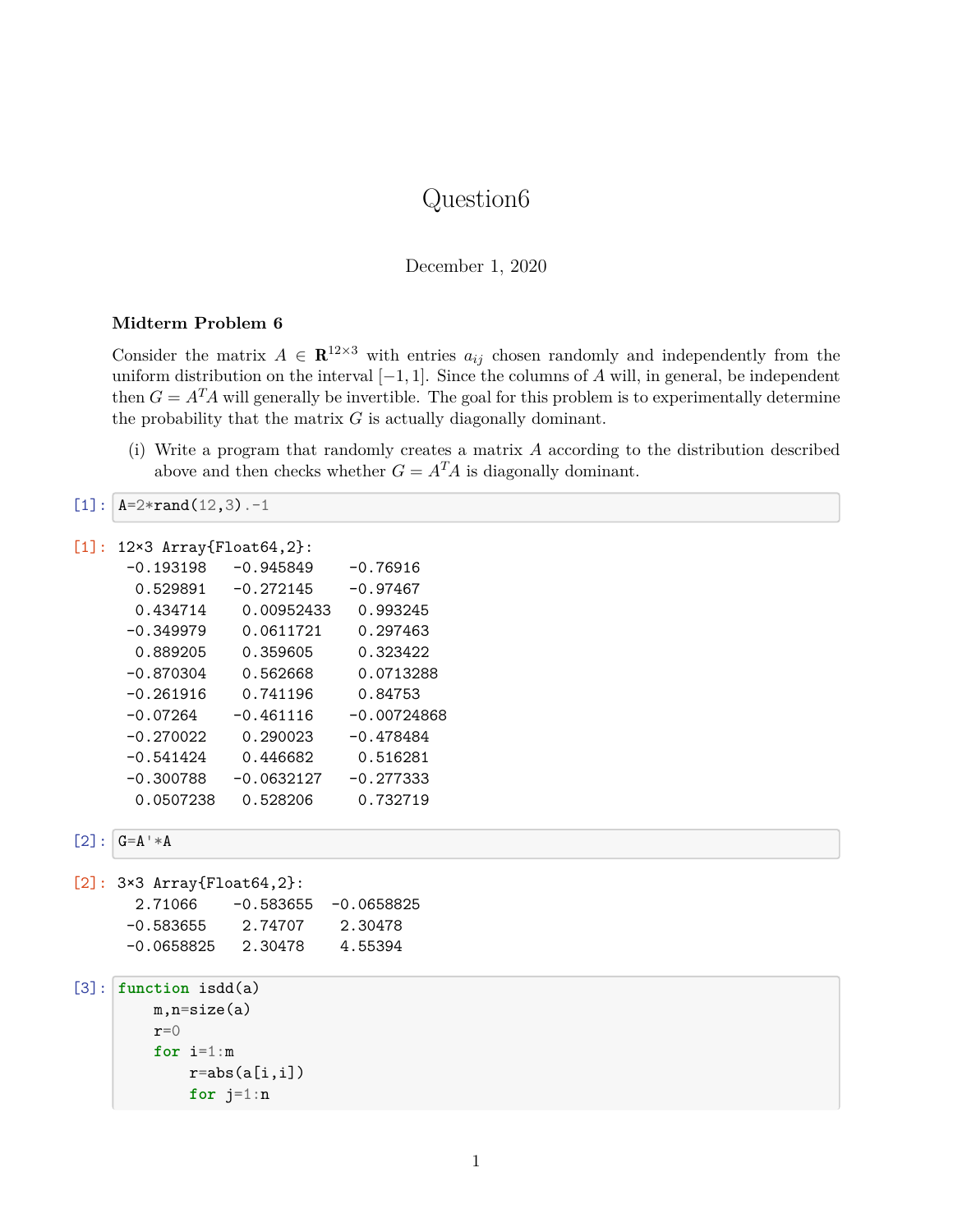```
if j!=i
                 r=r-abs(a[i,j])end
        end
    end
    return r>0
end
```
[3]: isdd (generic function with 1 method)

 $[4]$ : isdd $(G)$ 

```
[4]: true
```
(ii) Add a loop to the above program to create 100 different random matrices  $g$  and then compute the proportion of how many were diagonally dominant.

```
[9]: count=0
      for k=1:100
           A=2*rand(12,3).-1
           \mathbf{G} \text{=} \mathbf{A}^+ \ast \mathbf{A}if isdd(G)
                 count=count+1
           end
      end
      println("A total of $count out of 100 were diagonally dominant")
```
#### A total of 97 out of 100 were diagonally dominant

(iii) Repeat the above question using samples of 1000 and if possible 10000 matrices. Comment on whether your results and consistent and their accuracy.

```
[10]: function trials(total)
          count=0
          for k=1:total
              A=2*rand(12,3).-1
              G=A^+*Aif isdd(G)
                   count=count+1
              end
          end
          return count
      end
```
[10]: trials (generic function with 1 method)

```
[12]: trials(1000)
```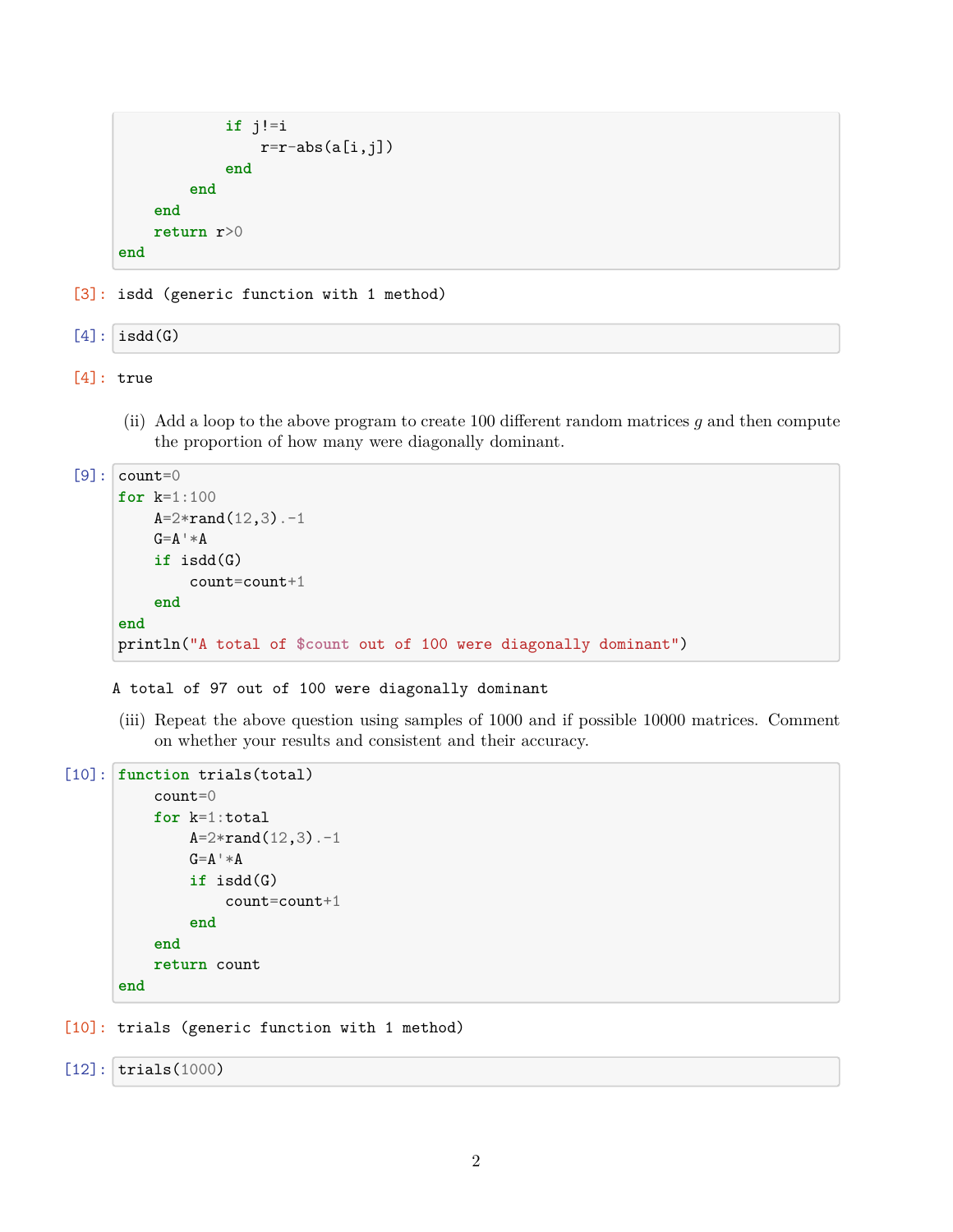[12]: 964

```
[13]: trials(10000)
```
#### [13]: 9613

Since the proportion of 964 to 1000 is about the same as 9613 to 10000, the results appear consistent. To get an idea of the accuracy, we repeat the 10000 trials result a number of times to see what different answers are obtained.

 $[16]$ : **for**  $j=1:20$ 

```
println("A total of ", trials(10000),
        " out of 10000 were diagonally dominant")
end
```

|  |  |  |  | A total of 9612 out of 10000 were diagonally dominant |  |
|--|--|--|--|-------------------------------------------------------|--|
|  |  |  |  | A total of 9608 out of 10000 were diagonally dominant |  |
|  |  |  |  | A total of 9592 out of 10000 were diagonally dominant |  |
|  |  |  |  | A total of 9623 out of 10000 were diagonally dominant |  |
|  |  |  |  | A total of 9641 out of 10000 were diagonally dominant |  |
|  |  |  |  | A total of 9620 out of 10000 were diagonally dominant |  |
|  |  |  |  | A total of 9578 out of 10000 were diagonally dominant |  |
|  |  |  |  | A total of 9582 out of 10000 were diagonally dominant |  |
|  |  |  |  | A total of 9633 out of 10000 were diagonally dominant |  |
|  |  |  |  | A total of 9607 out of 10000 were diagonally dominant |  |
|  |  |  |  | A total of 9620 out of 10000 were diagonally dominant |  |
|  |  |  |  | A total of 9567 out of 10000 were diagonally dominant |  |
|  |  |  |  | A total of 9609 out of 10000 were diagonally dominant |  |
|  |  |  |  | A total of 9587 out of 10000 were diagonally dominant |  |
|  |  |  |  | A total of 9586 out of 10000 were diagonally dominant |  |
|  |  |  |  | A total of 9563 out of 10000 were diagonally dominant |  |
|  |  |  |  | A total of 9611 out of 10000 were diagonally dominant |  |
|  |  |  |  | A total of 9569 out of 10000 were diagonally dominant |  |
|  |  |  |  | A total of 9585 out of 10000 were diagonally dominant |  |
|  |  |  |  | A total of 9593 out of 10000 were diagonally dominant |  |

As the result of twenty tests were all within a percent of each other, we comment that the accuracy looks like we know the answer to within about one percent. Note that a more detailed statistical analysis is possible, but outside the scope of this course.

(iv) Repeat the previous steps, except rather than estimating the probability that  $G$  is diagonally dominant, instead estimate the probability that the Jacobi iteration for solving  $Gx = b$ converges.

To check that the Jacobi iteration converges we actually compute the iteration and look to see if successive iterates get close together.

```
[44]: function jacobi(a,b,x)
          n=length(x)
```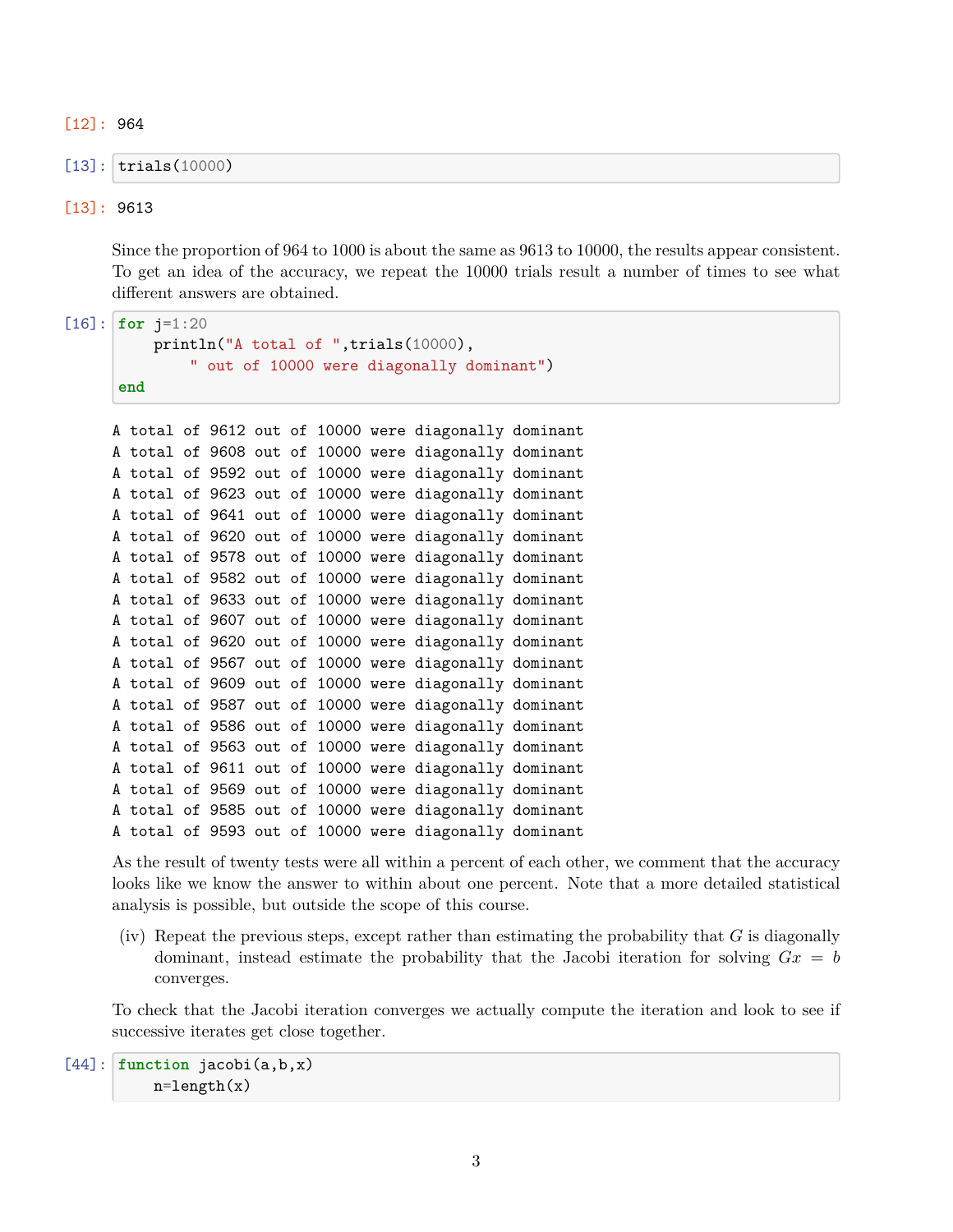```
xt = copy(b)for i=1:n
        for j=1:n
            if i!=j
                xt[i]=xt[i]-a[i,j]*x[j]end
        end
        xt[i]=xt[i]/a[i,i]end
    return xt
end
```
[44]: jacobi (generic function with 3 methods)

```
[49]: using LinearAlgebra
```
If after 10000 iterations the norm of successive iterates is less than 10−<sup>8</sup> we conclude they converged; otherwise, not.

```
[68]: function isconv(a)
          m,n=size(a)
          x=rand(n)b=rand(m)
          y=x
          for k=1:10000
              y=x
              x=jacobi(a,b,y)
          end
          return norm(x-y)<1e-8
      end
```
#### [68]: isconv (generic function with 1 method)

The function etrials is the same as trials except that it also called the isconv function to check whether the Jacobi iterations converged or not. The return result is the ordered pair of number of diagonally dominant matrices followed by how many converged.

```
[69]: function etrials(total)
          count=0
          conv=0
          for k=1:total
              A=2*rand(12,3).-1
              G = A^+ * Aif isdd(G)
                   count=count+1
               end
               if isconv(G)
                   conv=conv+1
```